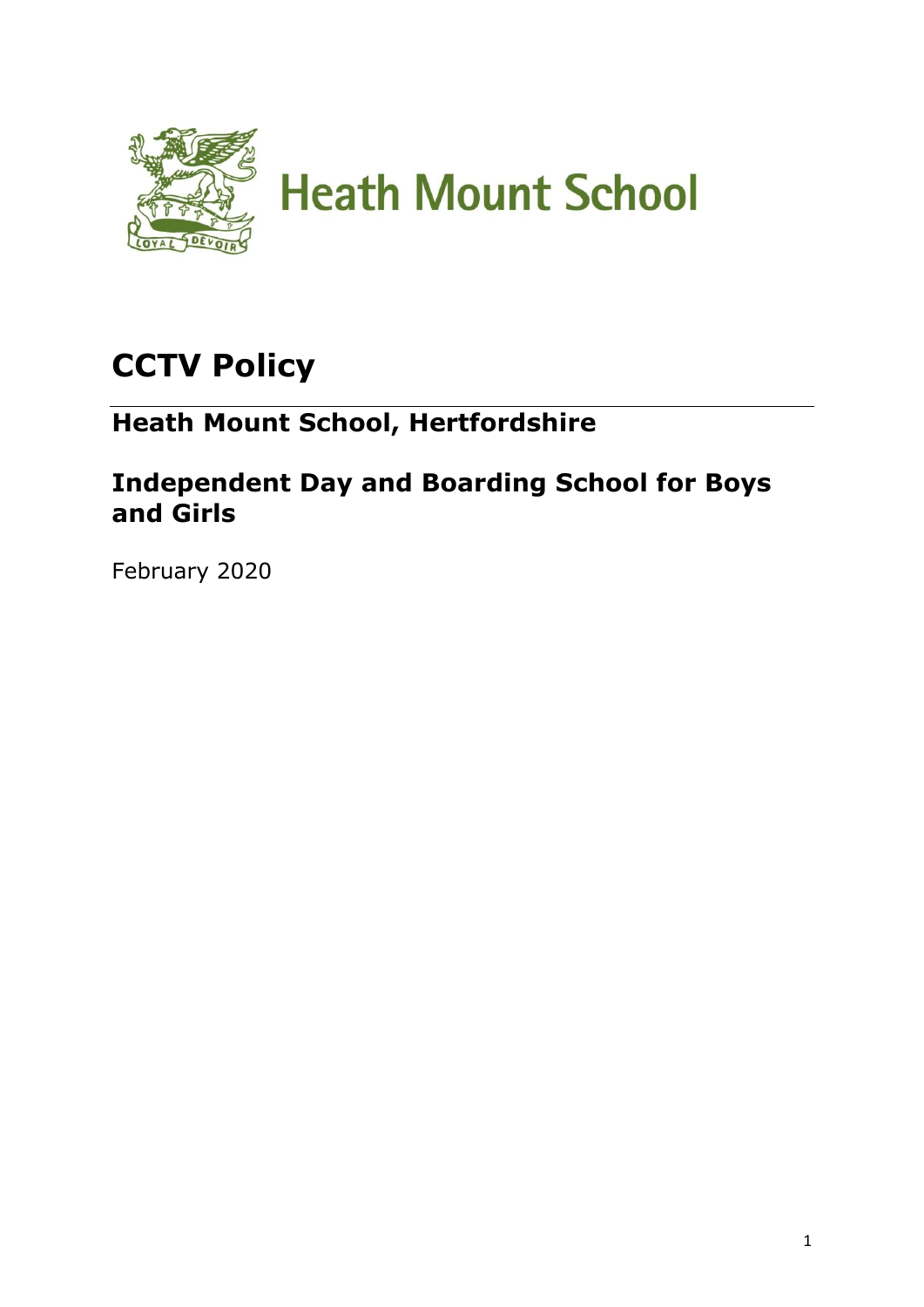#### **1. Introduction and Purpose**

- 1.1 The purpose of this policy is to regulate the management and operation of the Closed Circuit Television (CCTV) System at Heath Mount School ('the School'). It also serves as a notice and a guide to data subjects (including pupils, parents, staff, governors, volunteers, visitors to the School and members of the public) regarding their rights in relation to personal data recorded via the CCTV system ('the System').
- 1.2 The System is administered and managed by the School, who act as the Data Controller. This policy will be subject to review from time to time, and should be read with reference to the School's Data Protection Policy. (For further guidance, please review the Information Commissioner's CCTV Code of Practice (accessible here [\[link\]](https://ico.org.uk/media/for-organisations/documents/1542/cctv-code-of-practice.pdf)).
- 1.3 All fixed cameras are in plain sight on the School premises and the School does not routinely use CCTV for covert monitoring or monitoring of private property outside the School grounds.
- 1.4 A list of the location of the cameras can be obtained from the Bursar.
- 1.5 The School's purposes of using the System are set out below and, having fully considered the privacy rights of individuals, the School believes these purposes are all in its legitimate interest. Data captured for the purposes below will not be used for any commercial purpose.

#### **2. Access and Accessibility**

2.1 This policy applies to all those who enter the School site and whose image and vehicles may be captured by the system. These data subjects are listed in paragraph 1.1. This policy is available on the School's website and to all staff via the policies file on the staff drive and on the staff room noticeboards.

#### **3. Objectives of the CCTV System**

- 3.1 To protect pupils, staff, volunteers, governors, visitors and members of the public with regard to their personal safety.
- 3.2 To protect the school buildings and equipment, and the personal property of pupils, staff, volunteers, visitors and members of the public.
- 3.3 To support the police and community in preventing and detecting crime, and assist in the identification and apprehension of offenders.
- 3.4 To monitor the security and integrity of the School site and deliveries and arrivals, including number plate recognition.
- 3.5 To monitor staff and contractors when carrying out work duties.
- 3.6 To monitor and uphold discipline among pupils in line with the School's rules and values as outlined in the School's Behaviour and Discipline and related policies.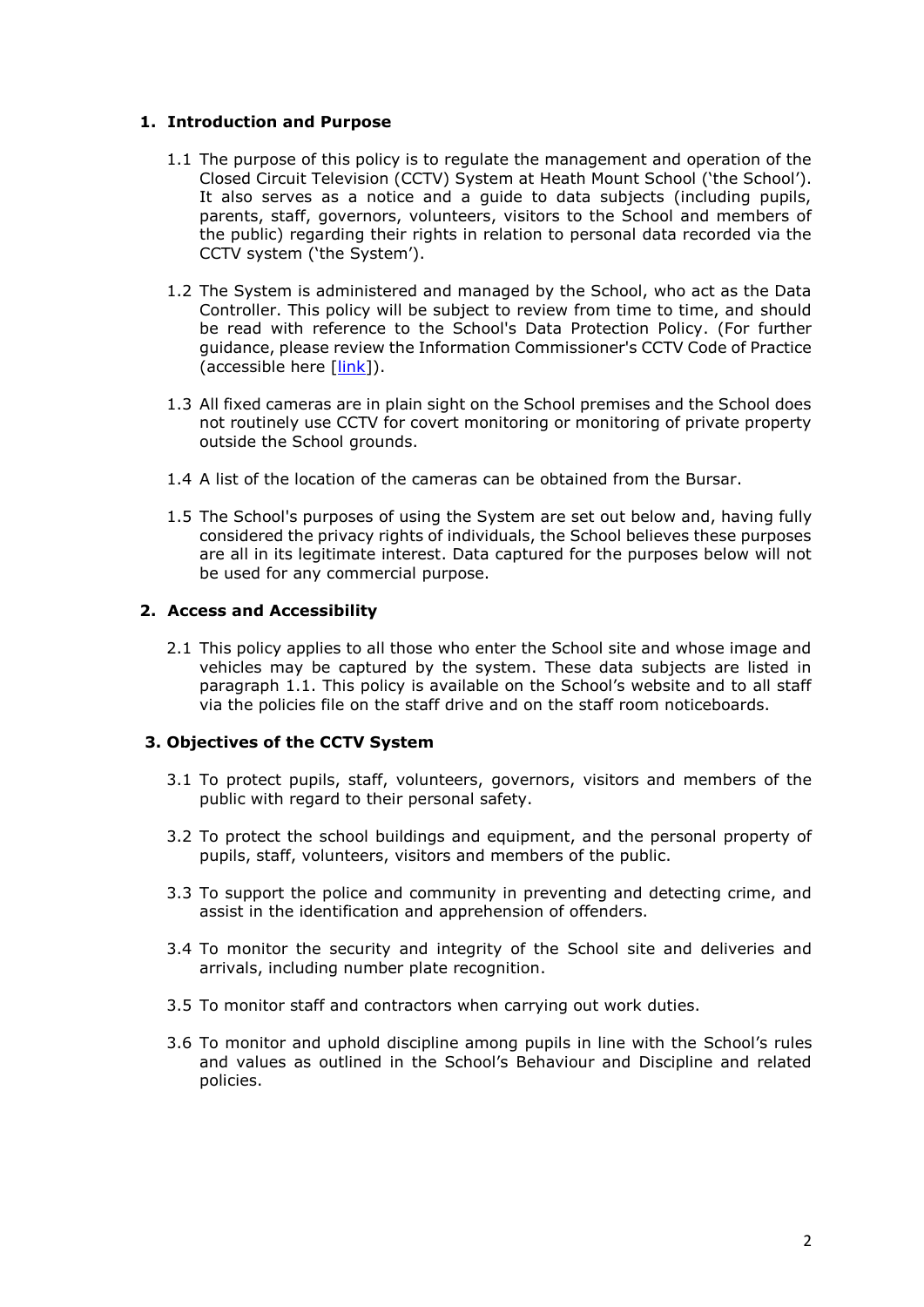#### **4. Positioning**

- 4.1 External locations have been selected that the School reasonably believes require monitoring to address the stated objectives. The School does not have any interior camera locations.
- 4.2 Adequate signage has been placed in prominent positions to inform staff and pupils that they are entering a monitored area, identifying the School as the Data Controller and giving contact details for further information regarding the system.
- 4.3 No images will be captured from areas in which individuals would have a heightened expectation of privacy, including staff accommodation, changing and washroom facilities, boarding dormitories and the Medical Centre.
- 4.4 No images of public spaces will be captured except to a limited extent at site entrances.

#### **5. Maintenance**

- 5.1 The System will be operational 24 hours a day, every day of the year.
- 5.2 The School's Network Manager will check and confirm that the System is properly recording and that cameras are functioning correctly, on a regular basis.
- 5.3 The System will be checked and (to the extent necessary) serviced no less than annually.

#### **6. Supervision of the System**

- 6.1 Staff authorised by the School to conduct routine supervision of the System may include members of the Senior Management Team (SMT), the Network Manager, the Head of Household, day or night security and relevant staff on duty.
- 6.2 Images will be viewed and/or monitored in a suitably secure and private area to minimise the likelihood of or opportunity for access by unauthorised persons.

#### **7. Storage of Data**

- 7.1 The day-to-day management of images will be the responsibility of the Network Manager, or such suitable person as the Network Manager shall appoint in his or her absence.
- 7.2 Images will be stored for 30 days, and automatically over-written unless the School considers it reasonably necessary for the pursuit of the objectives outlined above, or if lawfully required by an appropriate third party such as the police or local authority.
- 7.3 Where such data is retained, it will be retained in accordance with the Act and our Data Protection Policy. Information including the date, time and length of the recording, as well as the locations covered and groups or individuals recorded, will be recorded in the system log book and kept in a secure location by the Network Manager.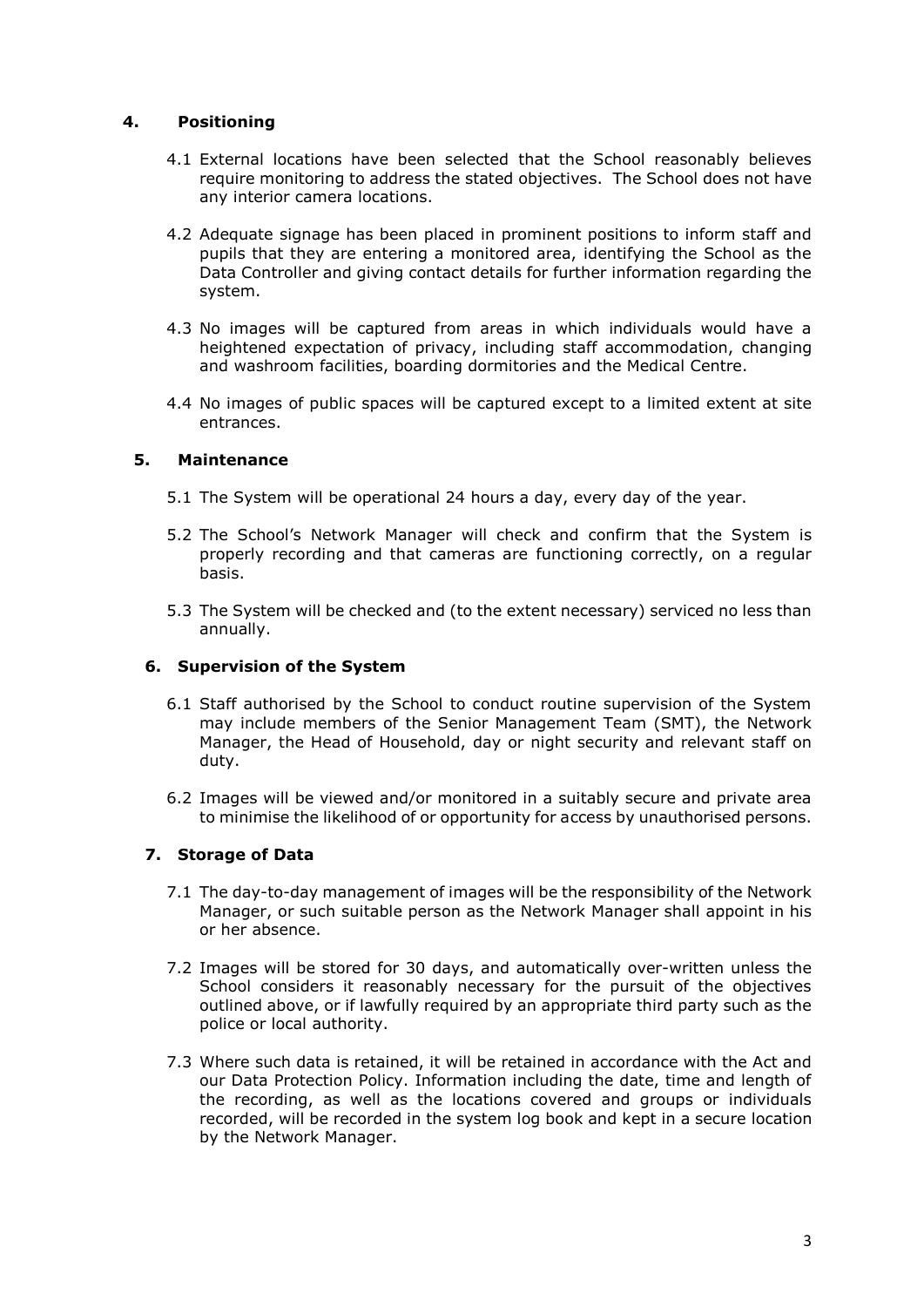#### **8. Access to Images**

- 8.1 Access to stored CCTV images will only be given to those authorised persons listed in paragraph 6.1, above under the supervision of the Network Manager, in pursuance of the objectives in paragraph 3, above (or if there is some other overriding and lawful reason to grant such access).
- 8.2 Individuals also have the right to access personal data the School holds on them (please see the School's Data Protection Policy), including information held on the System, if it has been kept. If any individual wishes to exercise this right, they must do so in writing to the Bursar in her capacity as the School's Data Protection Lead. The School will require specific details relating to time, date and camera location before it can properly respond to any such requests. This right is subject to certain exemptions from access, including in some circumstances where other individuals are identifiable. A CCTV access request form can be found at Appendix 1.
- 8.3 Upon receipt of a request, the Bursar will verify the identity of any person wishing to view stored images or access the system and the legitimacy of the request. The Bursar will confirm this with the Network Manager. The following are examples of when the Network Manager may authorise access to CCTV images:
	- 8.3.1 Where required to do so by the Head, the Police or some relevant statutory authority;
	- 8.3.2 To make a report regarding suspected criminal behaviour;
	- 8.3.3 To enable the Designated Safeguarding Lead (DSL) or one of the Deputy DSLs to examine behaviour which may give rise to any reasonable safeguarding concern;
	- 8.3.4 To assist the School in establishing facts in cases of unacceptable pupil behaviour, in which case, the parents/guardian will be informed as part of the School's management of a particular incident;
	- 8.3.5 To assist the School in establishing facts in cases of unacceptable behaviour of any member of staff or the school community, including those data subjects listed in paragraph 1.1, above.
	- 8.3.6 To data subjects (or their legal representatives) pursuant to an access request under the Act and on the basis set out in 7.2 above;
	- 8.3.7 To the School's insurance company where required in order to pursue a claim for damage to insured property; or
	- 8.3.8 In any other circumstances required under law or regulation.
- 8.4 Where images are disclosed under 7.2 above, a record will be made by the System Manager in the system log book including the person viewing the images, the time of access, the reason for viewing the images, the details of images viewed and a crime incident or insurance claim number (if applicable).

#### **9. Other CCTV systems**

9.1 The School does not own or manage third party CCTV systems, but may be provided by third parties with images of incidents where this in line with the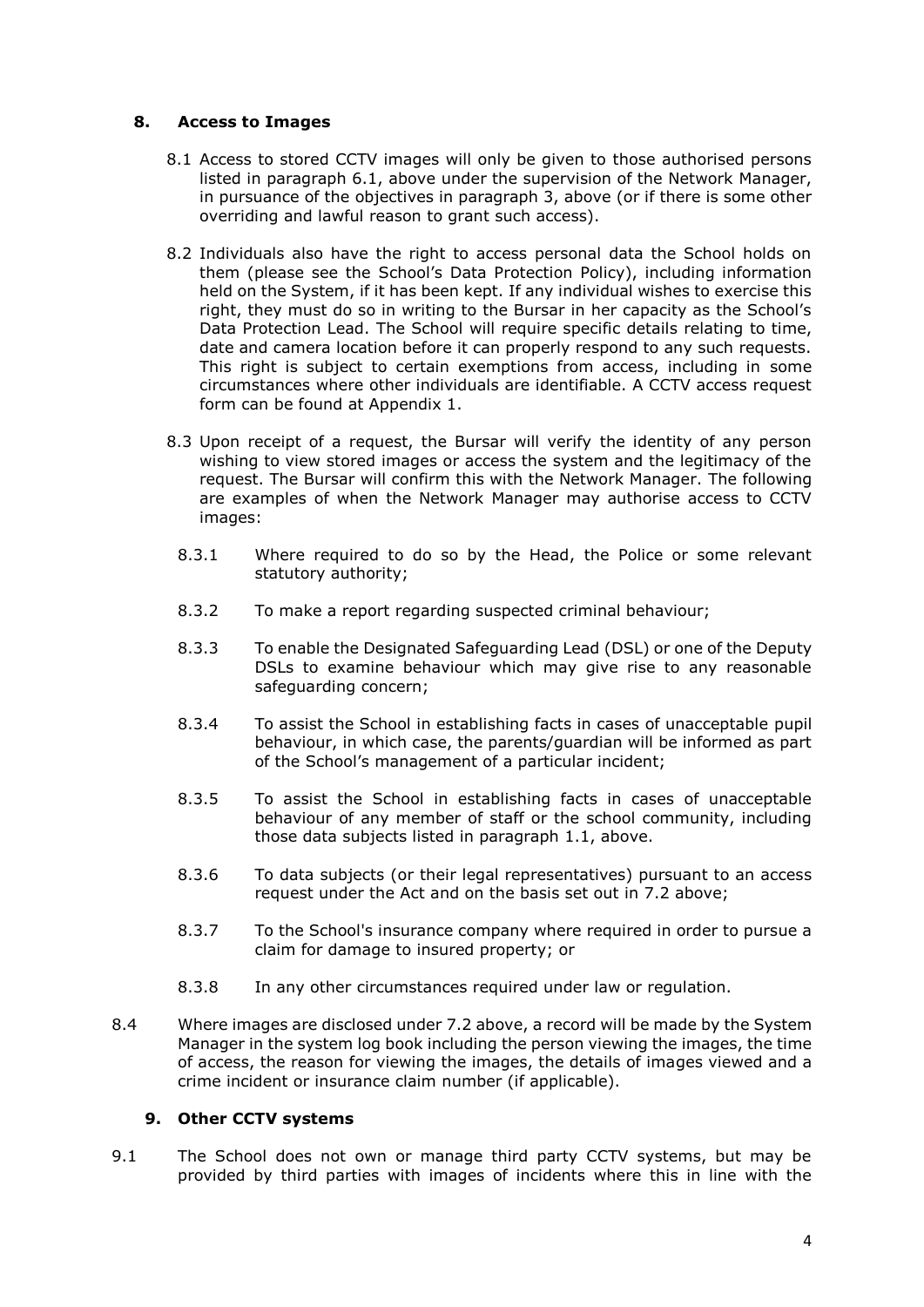objectives of the School's own CCTV policy and/the rules and obligations set out in its contractual documents and policies.

- 9.2 Where pupils travel on coaches provided by third party contractors, these coaches may be equipped with CCTV systems. The School may use these in establishing facts in cases of unacceptable pupil behaviour, in which case the parents/guardian will be informed as part of the School's management of a particular incident. The School may also record pupil behaviour within a CCTV system on the School minibuses.
- 9.3 An Automatic Number Plate recognition camera is used at the main gate to monitor the movement of traffic on and off site.
- 9.4 Although not a continuous method of recording and storing images, on occasion filming of pupils may take place in the Performing Arts Centre, the Chapel, the Music Room and any other performance area.

#### **10. Complaints and queries**

10.1 Any complaints or queries in relation to the School's CCTV system, or its use of CCTV, or requests for access, should be referred to the Bursar.

#### **11. Policy review**

11.1 This policy is reviewed every 3 years or on any significant change to the use of CCTV within the School.

| Governors' Committee normally reviewing:                | Buildings and Infrastructure Committee   |
|---------------------------------------------------------|------------------------------------------|
| Effective from:                                         | February 2020                            |
| Date last formally approved:                            | February 2020                            |
| Date of next review:                                    | February 2023                            |
| Person responsible for implementation<br>and monitoring | The Bursar                               |
|                                                         | The Clerk of Works                       |
| Related policies and procedures                         | Data Protection Policy                   |
|                                                         | Privacy Notice for Parents               |
|                                                         | Privacy Notice for Staff                 |
|                                                         | Child Protection and Safeguarding Policy |
|                                                         | Behaviour and Discipline Policy          |
|                                                         |                                          |